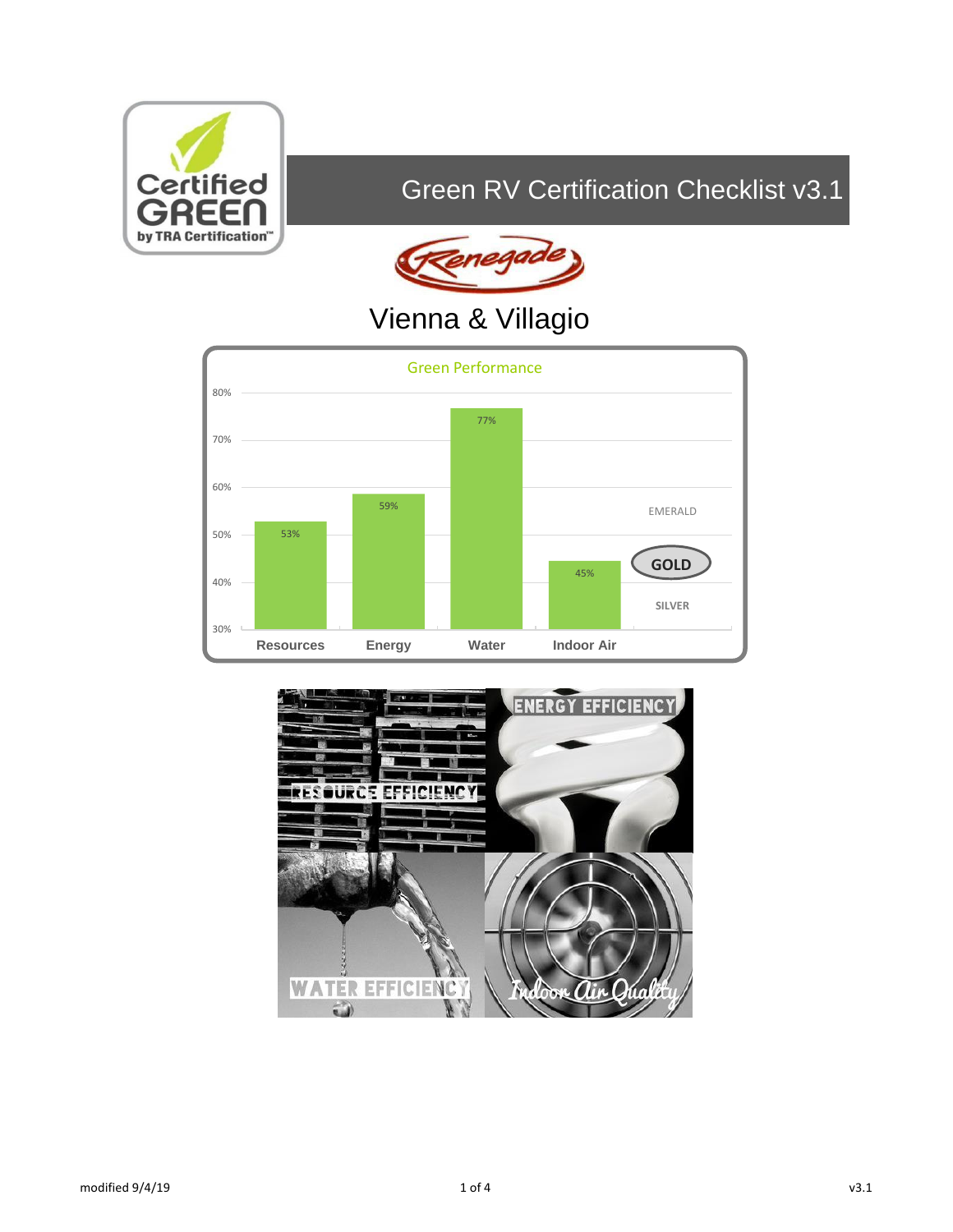#### **Resource Efficiency 87**

| <b>Points</b><br>Available | Item                                                                                                                                  | <b>Points</b><br>Claimed |
|----------------------------|---------------------------------------------------------------------------------------------------------------------------------------|--------------------------|
| 14                         | Construction waste materials are recycled offsite. (2 pts each max 14 pts)<br>list: Wood, cardboard, aluminum, steel, copper wire     | 10                       |
| 20                         | Ratio of recycled materials to waste<br>(50% - 5 pts, 75% - 10 pts, 90% - 20 pts)                                                     | 5                        |
| 5                          | CNC Machines utilized to maximize material cuts (1 pt per material, 5 pts max)<br>list: water jet for steel, aluminum, plastic & wood | 4                        |
| 5                          | Jigs are used (1 pt each, max 5 pts)<br>list: floors, sidewalls, weldments, frame assembly, jack placement                            | 5                        |
| 5                          | Material scraps are reused. (1 pt each, max 5 points)<br>list: wiring falloff, window & door cutouts for cargo                        | 2                        |
| 5                          | Reusable shipping containers used for major materials (1 pt each, max 5)<br>list: doors, a/c, cabinets, windows, generators           | 5                        |
| 5                          | Major materials are cut to size at supplier - (1 pt each, max 5)<br>list: vinyl flooring                                              | $\mathbf 1$              |
| 10                         | Materials with recycled content are used. (2 pt each, max 10)<br>list: carpet padding, insulation                                     | 4                        |
| $\overline{2}$             | Rain drainage system installed                                                                                                        |                          |
| 10                         | Regional materials are used for major components of the RV (500 miles)<br>(2 points each, max 10 pts) list materials:                 |                          |
| 3                          | RV component manufacturer facility is ISO 9001/14001 or equivalent.<br>(1 point each, max 3 pts) list mfr:                            |                          |
| 3                          | RV component is UL Certified (or equivalent)<br>(list product and listing, 1 point each, max 3 pts)                                   |                          |
| 6                          | Certified wood (2 point per product type, max 6)<br>(list wood product and certification) 2x2 (SFI)                                   | $\overline{2}$           |
| 5                          | Minimal use of wood                                                                                                                   | 5                        |
| 3                          | <b>Nitrogen-filled tires</b>                                                                                                          | 3                        |

101 Points available

**Resource Efficiency Total:**

46 **53%**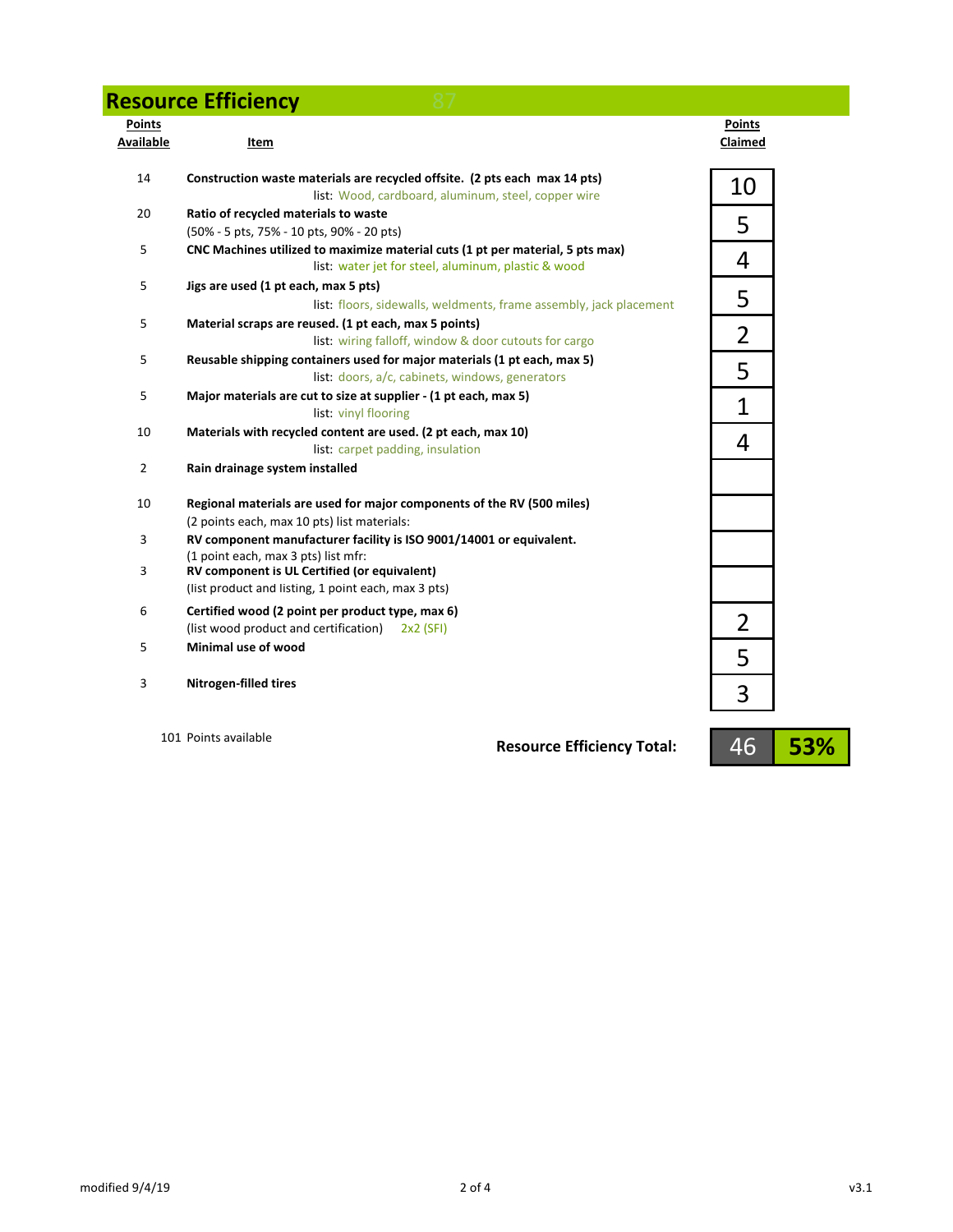### **Energy Efficiency**

|    | Insulation<br>Type<br>R-value                                                                           |                |     |
|----|---------------------------------------------------------------------------------------------------------|----------------|-----|
| 33 | Walls<br>4.5<br>foam                                                                                    |                |     |
|    | $\overline{7}$<br>Floor<br>foam                                                                         | 26.5           |     |
| 20 | Ceiling<br>15<br>Total:<br>26.5<br>foam<br>LED lighting (>90% interior & exterior)                      |                |     |
|    |                                                                                                         | 30             |     |
| 6  | Awnings are standard - 2 pts each, max 6                                                                |                |     |
|    |                                                                                                         | $\overline{2}$ |     |
| 5  | Soap pressurization test on entire unit                                                                 |                |     |
| 10 | Energy efficient appliances (2 points each, max 10)                                                     |                |     |
|    | list:                                                                                                   |                |     |
| 10 | Energy efficient furnace & A/C (5 pts each, 10 pts max)                                                 |                |     |
|    | List:                                                                                                   |                |     |
| 4  | <b>Energy monitoring device</b>                                                                         | 4              |     |
| 6  | Skylights to provide natural lighting (2 pt each, max 6)                                                |                |     |
|    |                                                                                                         | $\overline{2}$ |     |
| 10 | Heating system with NO ducts                                                                            |                |     |
|    |                                                                                                         |                |     |
| 10 | Cooling system with NO ducts                                                                            | 10             |     |
| 4  | Convection microwave or cooktop is standard - (2 pts each, max 4)                                       |                |     |
|    |                                                                                                         | 2              |     |
| 30 | Solar panels (prewired - 10 pts; factory installed - 30 pts)                                            | 10             |     |
| 5  |                                                                                                         |                |     |
|    | <b>Enhanced window performance</b>                                                                      | 5              |     |
| 10 | Rain booth test to ensure leak-free construction                                                        |                |     |
|    |                                                                                                         | 10             |     |
| 10 | lightweight (less than 5k lbs - 2 pts, 4k lbs - 4 pts, 3k lbs - 6 pts, 2k lbs - 8 pts, 1k lbs - 10 pts) |                |     |
|    |                                                                                                         |                |     |
|    | 173 Points Available<br><b>Energy Efficiency Total:</b>                                                 | 102            | 59% |
|    |                                                                                                         |                |     |